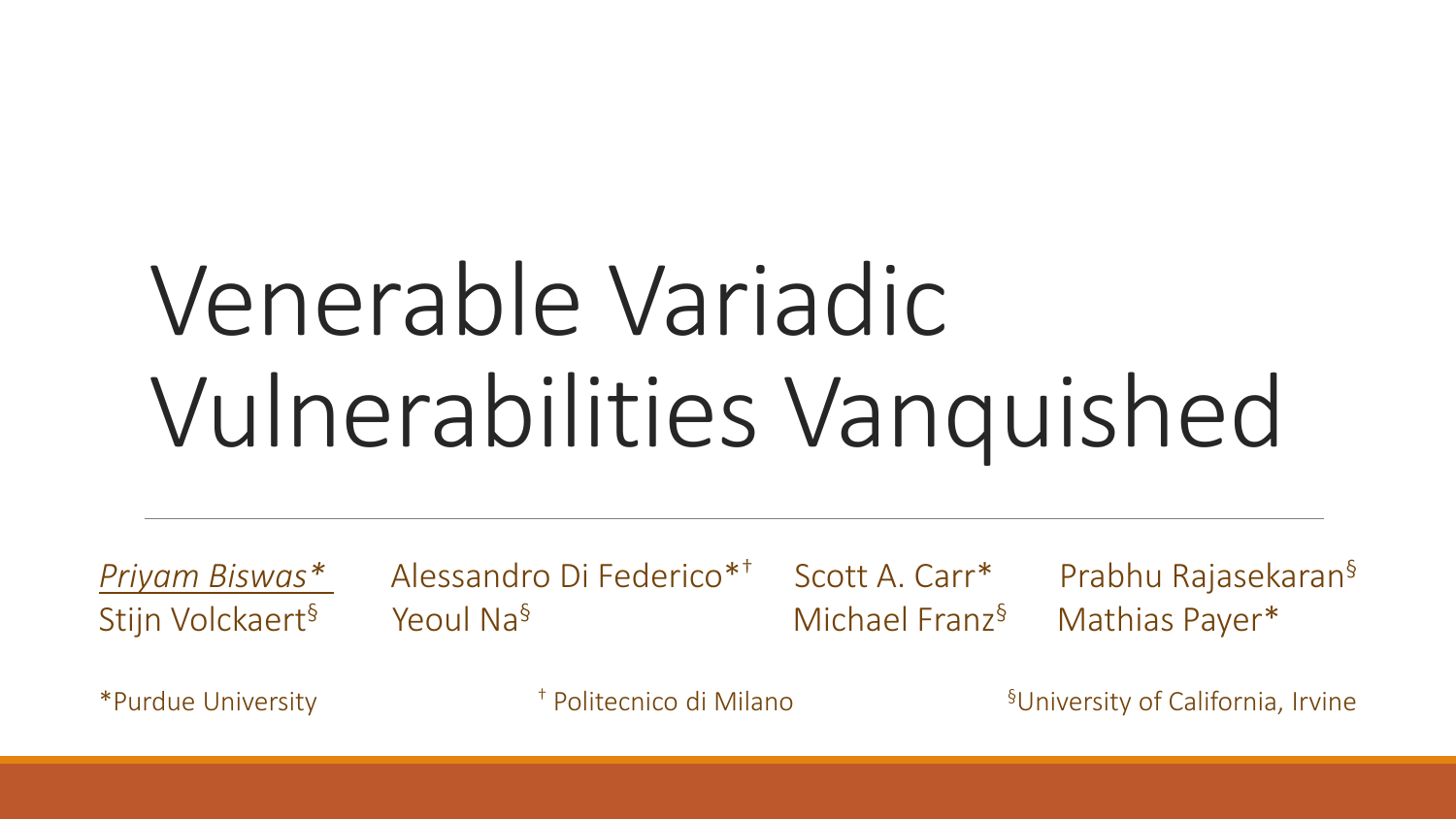#### Variadic Function

- $\triangleright$  C and C++ support variadic functions
- $\triangleright$  Variable number of arguments
- $\triangleright$  Implicit contract between caller and callee
- $\triangleright$  Cannot statically check the argument types

```
int add(int n, ...)
{
    va_list list;
    va start(list, n);
    for (int i=0; i < n; i++)
       total=total + va_arg(list, int);
    va end(list);
    return total;
}
int main(int argc, const char * argv[])
{
    result = add(3, val1, val2, val3);result = add(2, val1, val2);return 0;
}
```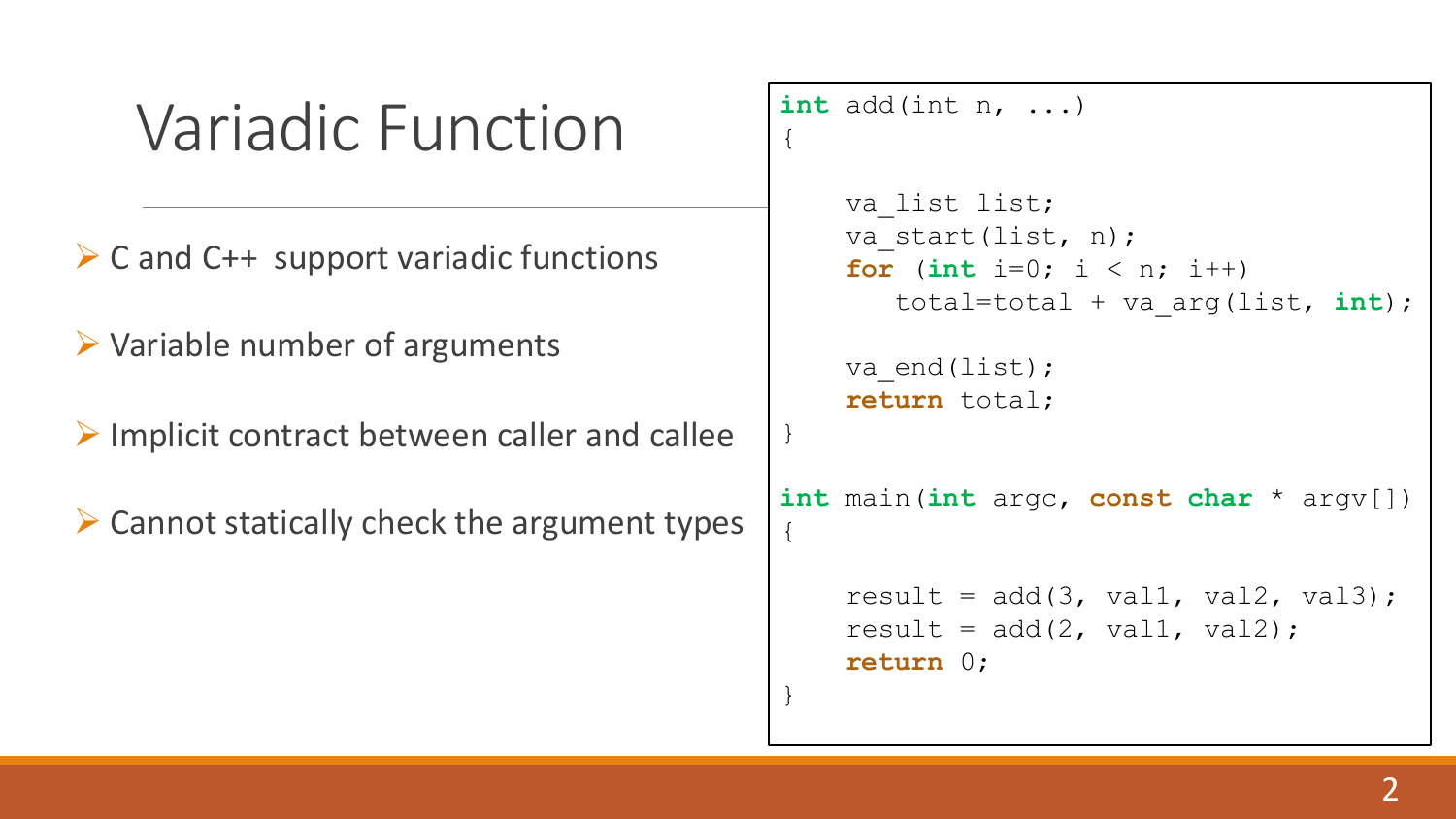#### Motivation

 $\triangleright$  Parameters of variadic functions cannot be statically checked

 $\triangleright$  Attacks violate the implicit contract between caller and callee Attacks cause disparity: more/less arguments or wrong argument type

 $\triangleright$  Existing defenses do not prevent such attacks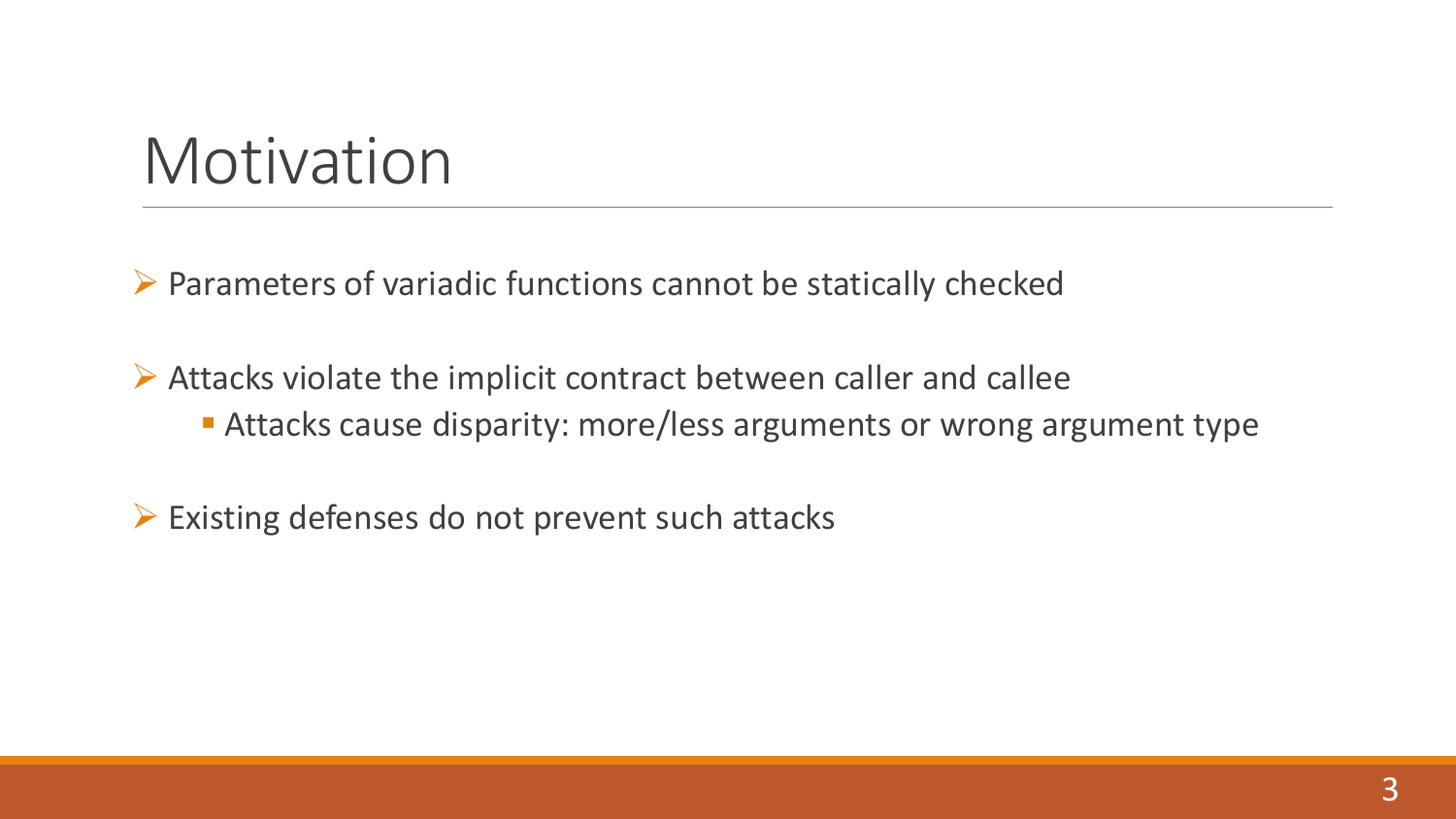### Prevalence of Variadic Functions

| Program      | <b>Call Sites</b> |                |       | <b>Functions</b>               | Prototype |  |
|--------------|-------------------|----------------|-------|--------------------------------|-----------|--|
|              | <b>Total</b>      | Indirect       | Total | <b>Address</b><br><b>Taken</b> |           |  |
| Firefox      | 30,225            | 1,664          | 421   | 18                             | 241       |  |
| Chromium     | 83,792            | 1,728          | 794   | 44                             | 396       |  |
| FreeBSD      | 189,908           | 7,508          | 1,368 | 197                            | 367       |  |
| Apache       | 7,121             | $\overline{0}$ | 94    | 29                             | 41        |  |
| CPython      | 4,183             | $\overline{0}$ | 382   | $\overline{0}$                 | 38        |  |
| <b>Nginx</b> | 1,085             | $\overline{0}$ | 26    | $\Omega$                       | 14        |  |
| OpenSSL      | 4,072             | $\mathbf{1}$   | 23    | $\Omega$                       | 15        |  |
| Wireshark    | 37,717            | $\overline{0}$ | 469   | $\mathbf{1}$                   | 110       |  |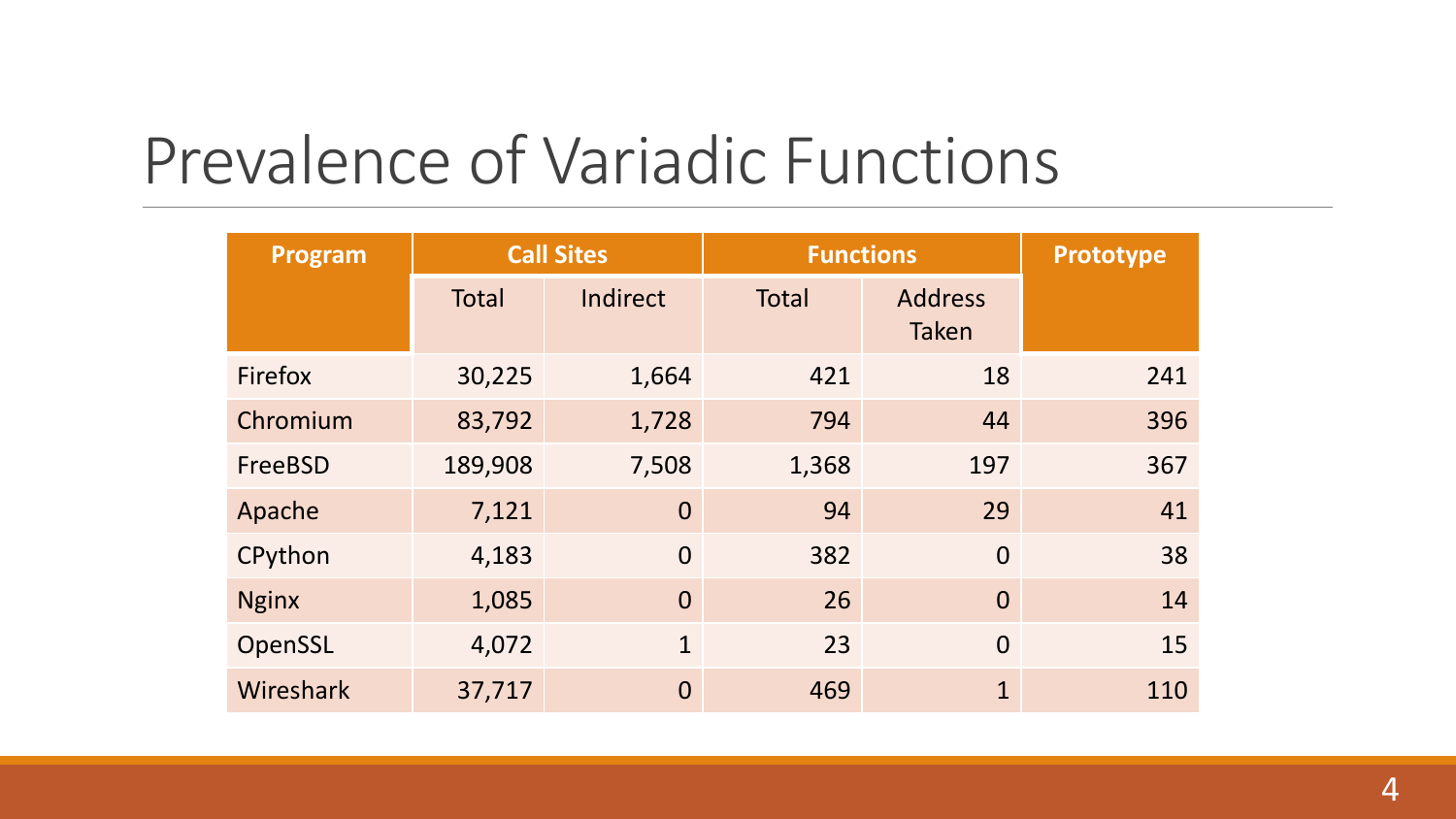#### Threat Model

 $\triangleright$  Program contains arbitrary memory corruption

Existing defense mechanisms such as DEP, ASLR, CFI are deployed

Capabilities of the attacker

**- Directly overwriting the arguments of a variadic function** 

**Hijacking indirect calls and call variadic functions over control-flow edges**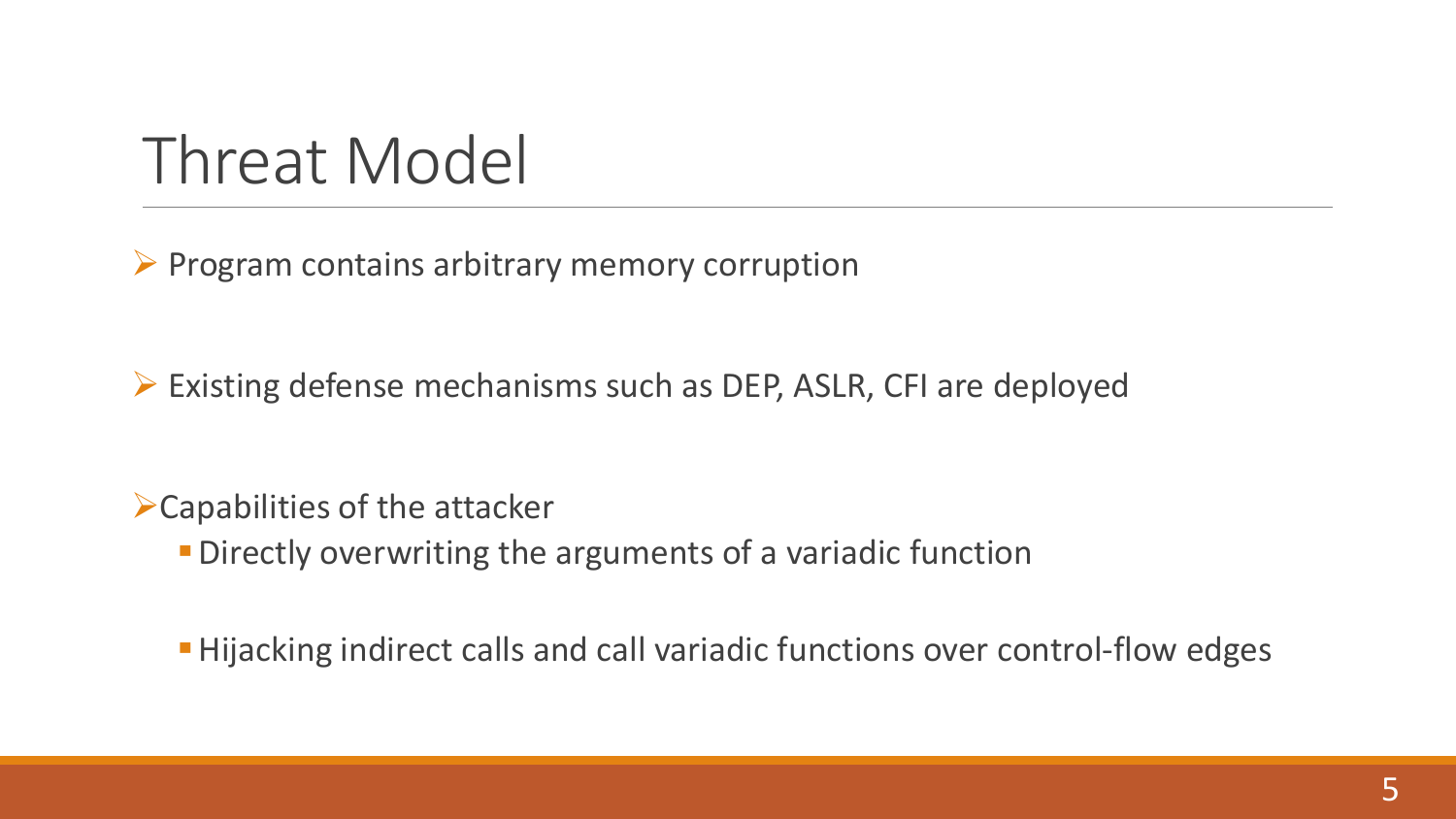## Control Flow Integrity (CFI)

Verifies indirect control flow transfers based on statically determined set

 $\blacktriangleright$  Allows all targets with the same prototype



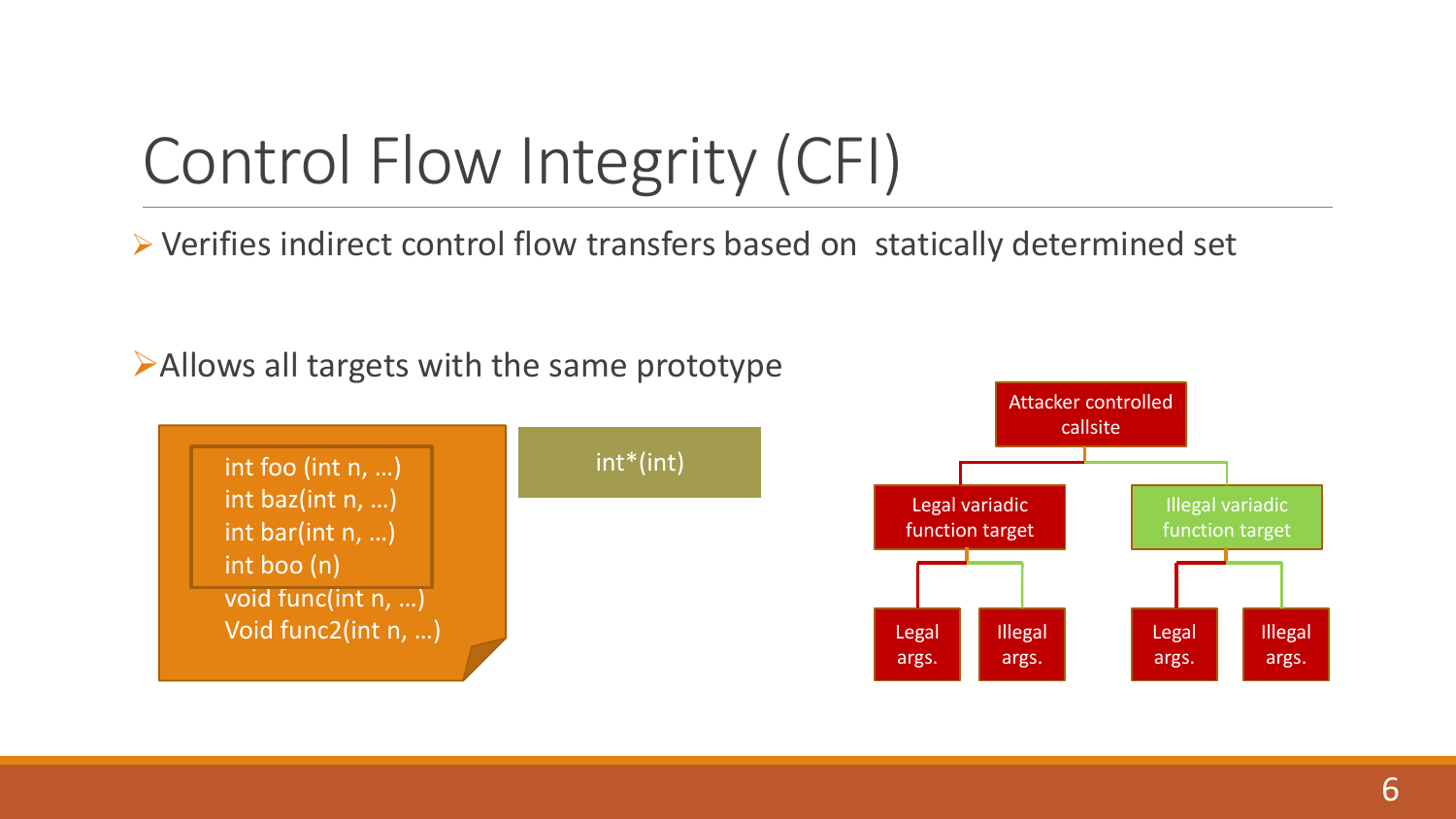| <b>Intended</b><br>target | <b>Actual target</b>         |                       | LLVM-CFI <sub>1</sub> | pi-CFI <sub>2</sub> | CCH <sub>3</sub> | $VTV_4$          | CFG <sub>5</sub> | <b>HexVASAN</b> |
|---------------------------|------------------------------|-----------------------|-----------------------|---------------------|------------------|------------------|------------------|-----------------|
|                           | Prototype                    | Addr.<br><b>Taken</b> |                       |                     |                  |                  |                  |                 |
| Variadic                  | Same                         | Yes                   | X                     | X                   | $\sf X$          | X                | X                | $\mathcal{N}$   |
|                           |                              | <b>No</b>             | X                     | $\mathcal{N}$       | $\boldsymbol{X}$ | $\sf X$          | X                | $\mathcal{N}$   |
|                           | <b>Different</b>             | Yes                   |                       |                     | $\boldsymbol{X}$ | X                | $\boldsymbol{X}$ |                 |
|                           |                              | <b>No</b>             | $\mathcal{N}$         | $\mathcal{N}$       | $\boldsymbol{X}$ | $\boldsymbol{X}$ | $\mathsf{X}$     | $\mathcal{N}$   |
| Non-<br>Variadic          | Same                         | <b>Yes</b>            |                       | $\mathcal{N}$       | $\boldsymbol{X}$ | $\mathsf{X}$     | X                | $\mathcal{N}$   |
|                           |                              | <b>No</b>             | $\sqrt{ }$            | $\mathcal{N}$       | $\boldsymbol{X}$ | $\sf X$          | $\boldsymbol{X}$ | $\mathcal{N}$   |
|                           | <b>Different</b>             | Yes                   |                       |                     | $\boldsymbol{X}$ | $\mathsf{X}$     | X                |                 |
|                           |                              | <b>No</b>             | $\mathcal{N}$         | $\mathcal{N}$       | $\sqrt{ }$       | X                | X                | $\mathcal{N}$   |
| Original                  | <b>Overwritten Arguments</b> |                       | X                     | $\sf X$             | X                | X                | X                |                 |

1. Enforcing Forward-Edge Control-Flow Integrity in GCC & LLVM , USENIX Security 2014

2. Per-Input Control-Flow Integrity, CCS 2015

3. CCFI: Cryptographically Enforced Control Flow Integrity, CCS 2015

4. GCC 6.2 Virtual Table Verification

5. Microsoft Corporation: Control Flow Guard (Windows)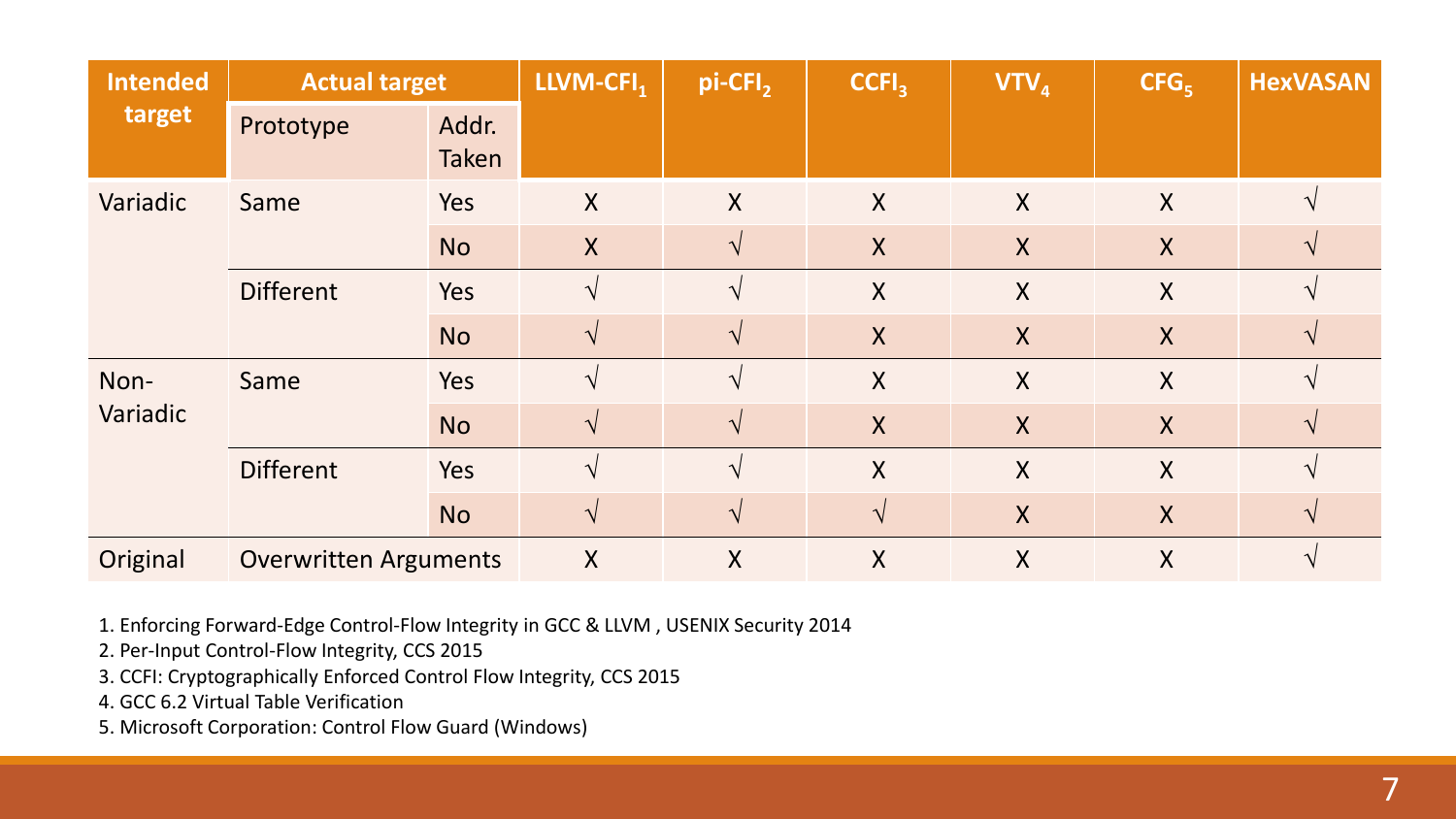### Our Approach

 $\triangleright$  Enforce contract between caller and callee

 $\triangleright$  Verify argument types at runtime

 $\triangleright$  Abort if there is an error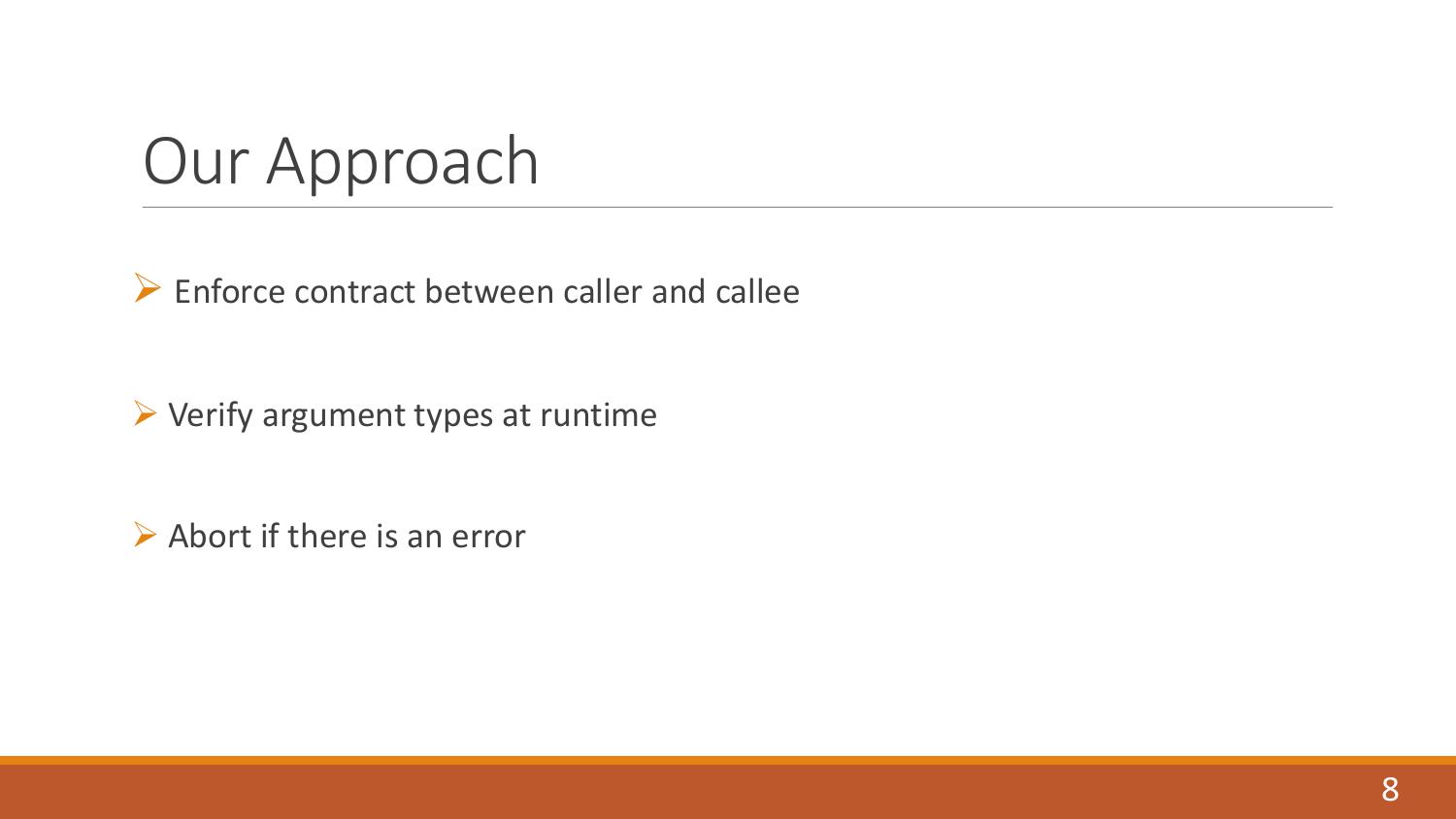#### HexVASAN Design

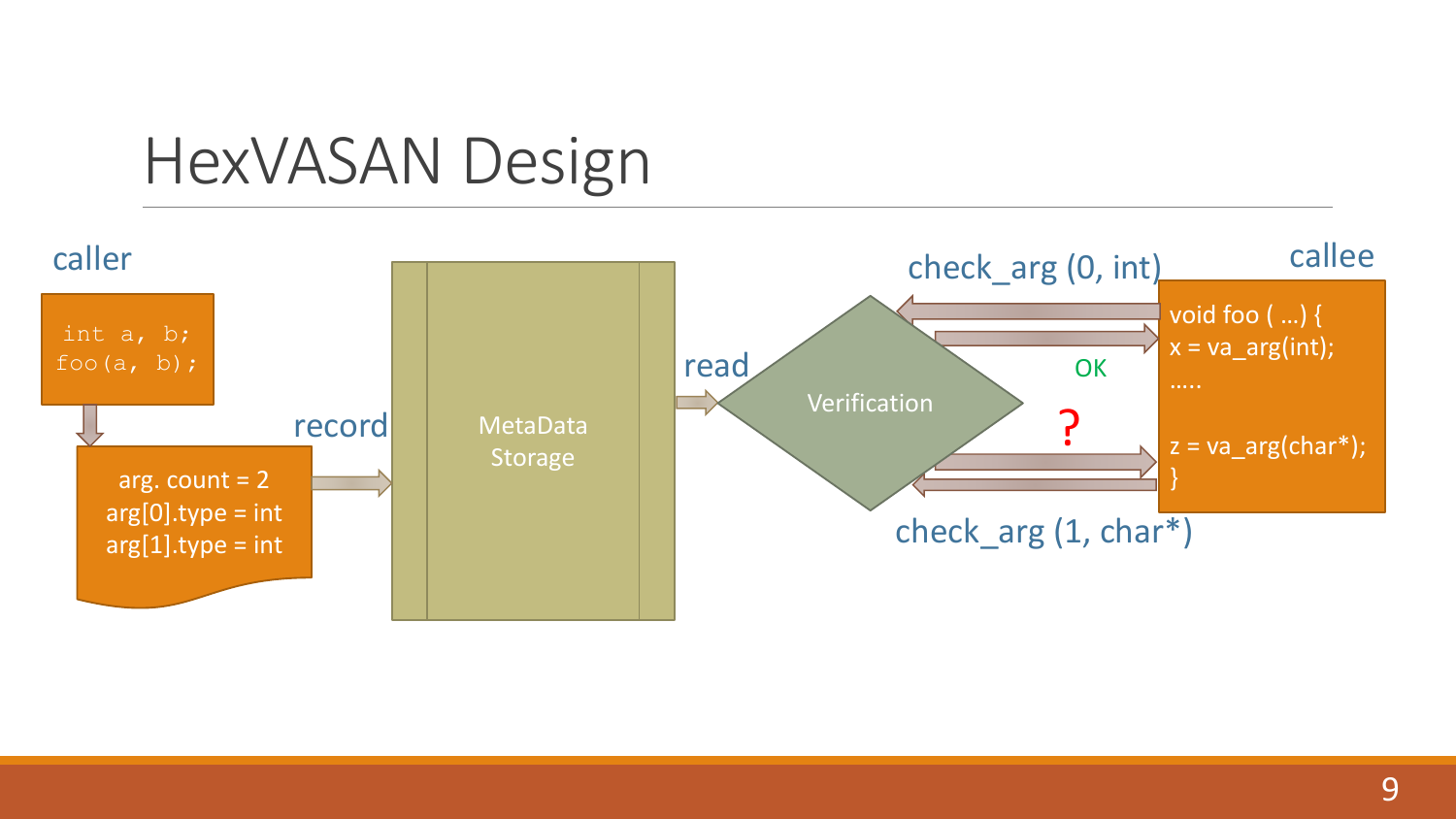### Implementation

> Implemented as LLVM pass

▶ Statically instrument code

 $\triangleright$  Dynamically verify types of variadic arguments (library)

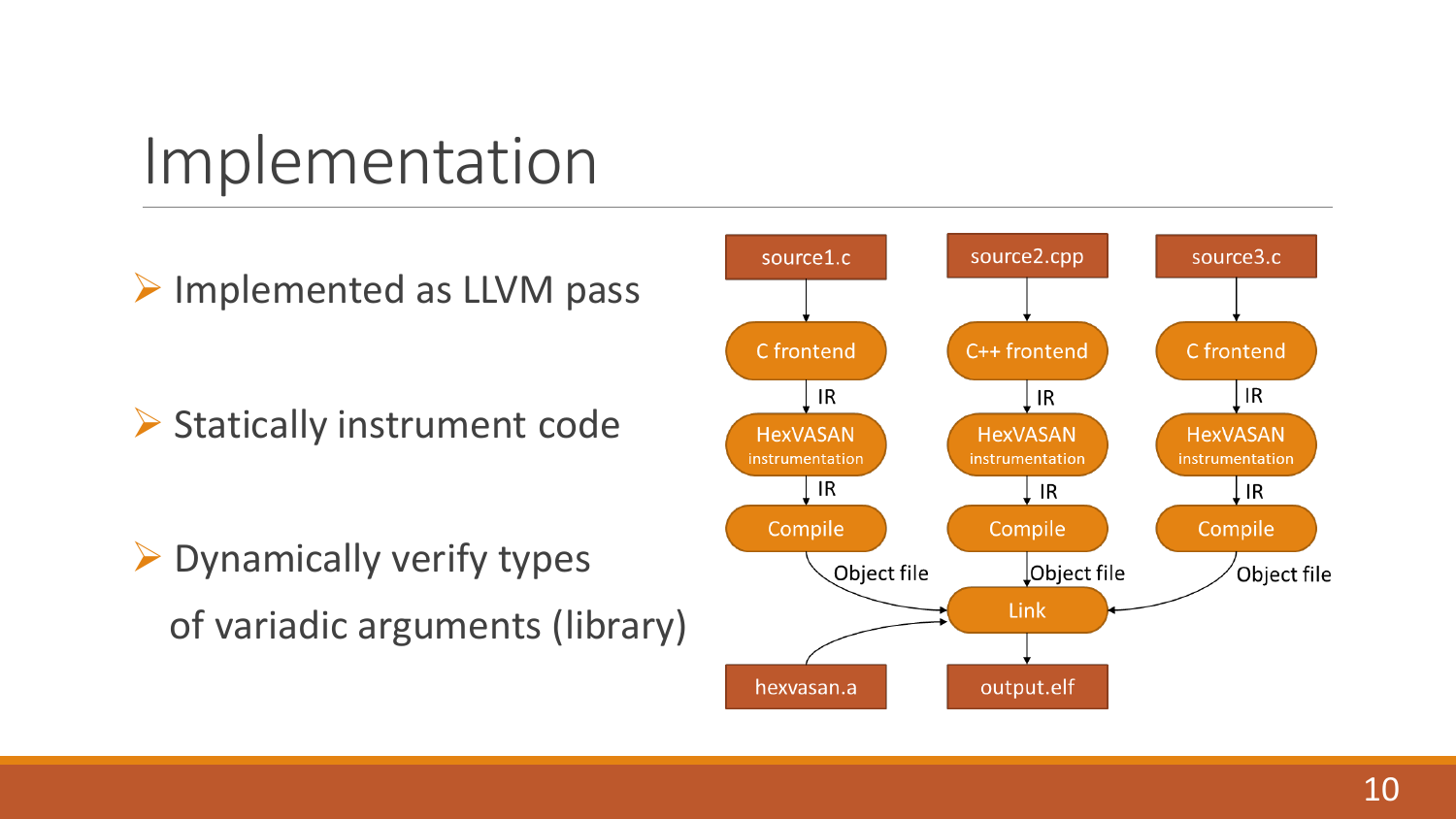#### Real Code Is Hard!

- $\triangleright$  Handling multiple va\_list
	- **HexVASAN supports it by recording each va\_list separately**
- $\triangleright$  Floating-point arguments
	- **Handles floating point and non-floating point arguments separately**
- $\triangleright$  Handling aggregate data types
	- Caller unpacks the fields if arguments fit into registers
	- **Traces back to get the correct data type**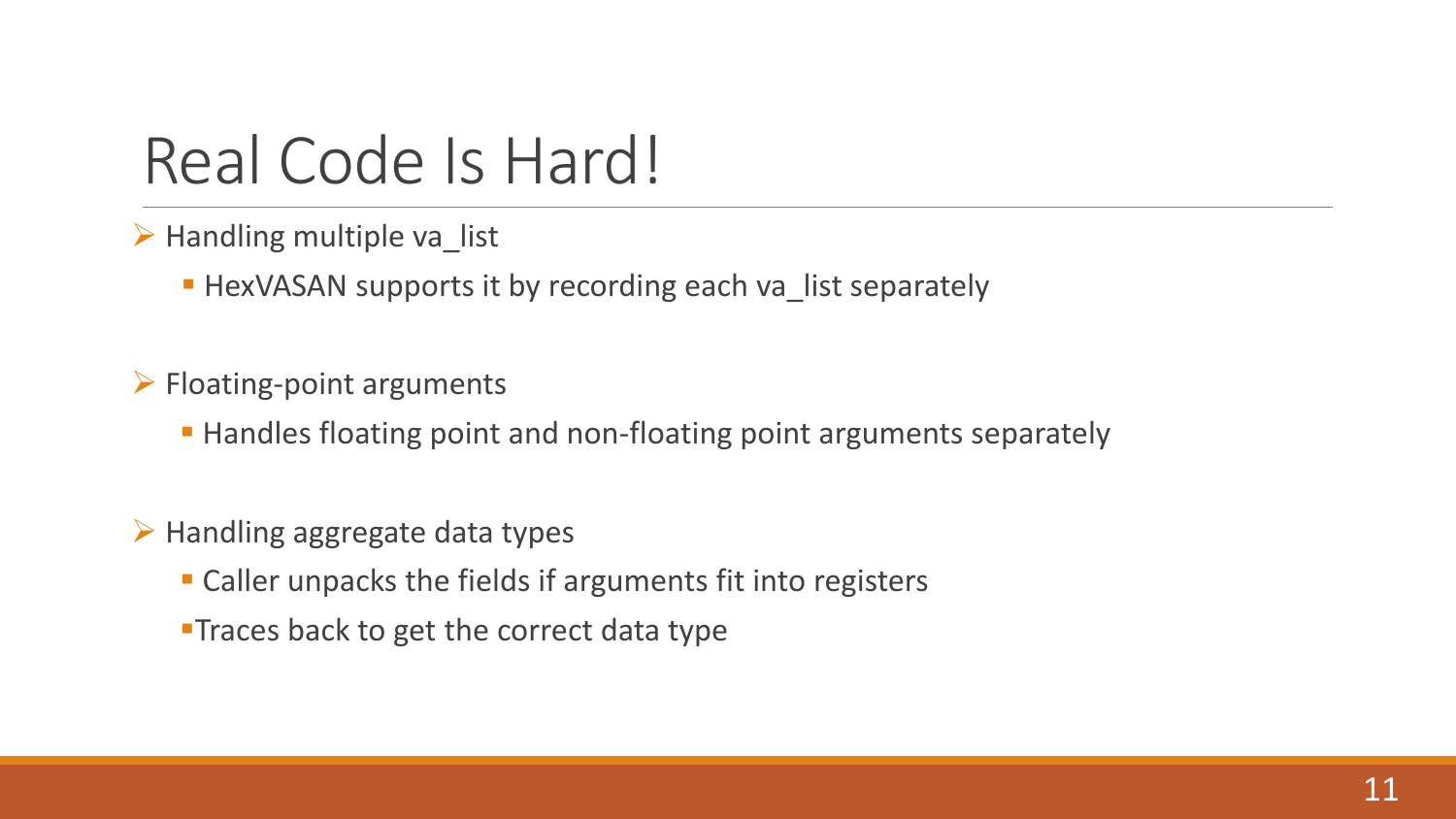#### Evaluation

▶ Comparison with state-of-the-art CFI mechanisms

 $\triangleright$  Usage of variadic functions in existing software

▶ Performance overhead in SPEC CPU2006 benchmark & Firefox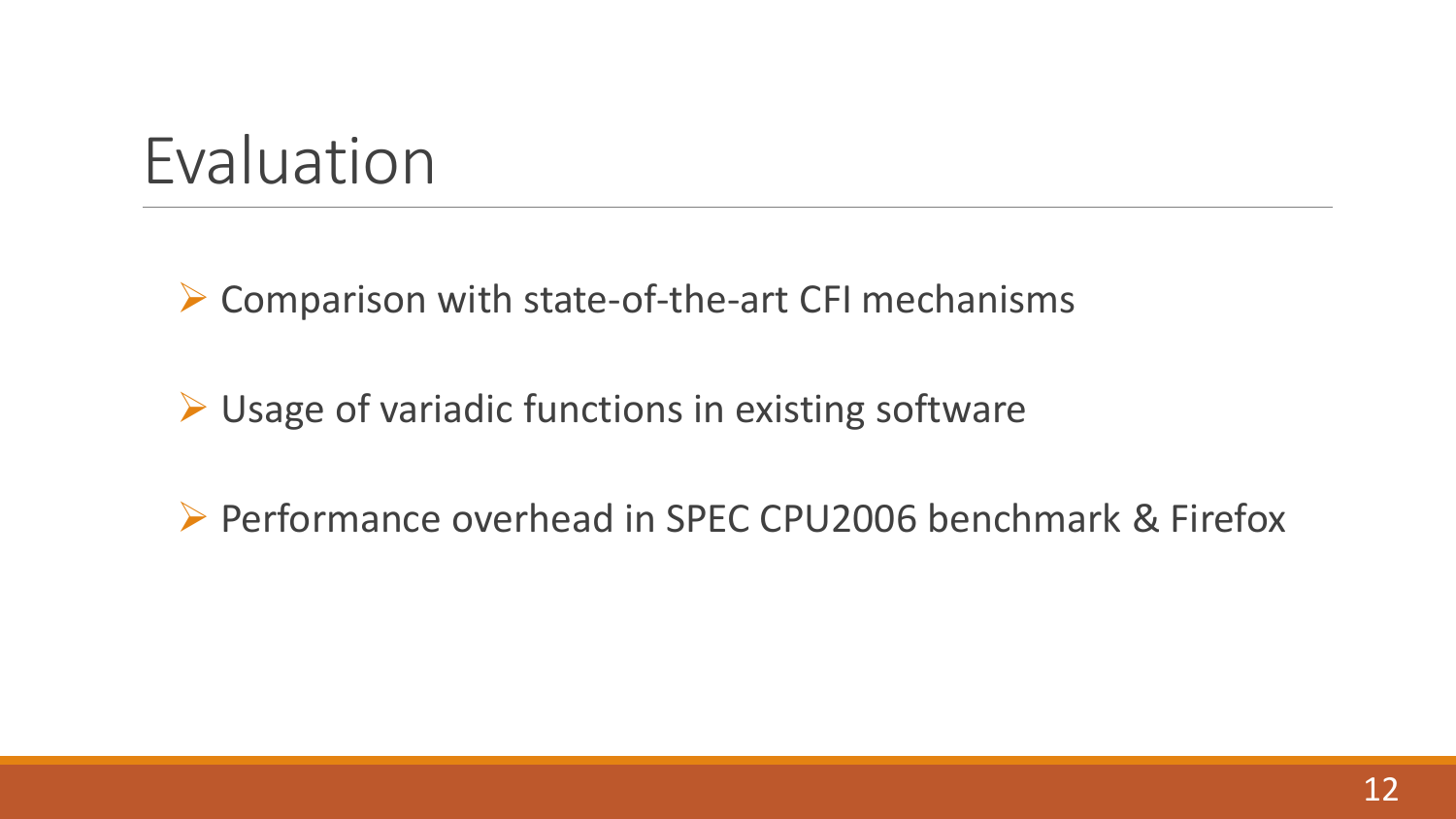#### Exploit Detection

- Format string vulnerability in "sudo" CVE-2012-0809
- $\triangleright$  Attacker can escalate the privileges
- $\triangleright$  Not detected by -Wformat
- $\triangleright$  HexVASAN detects exploit

```
Error: Type Mismatch
Index is 1
Callee Type: 43 (32-bit integer)
Caller Type: 15 (Pointer)
Backtrace:
[0] 0 \times 4019ff < vasan backtrace+0x1f> at test
[1] 0x401837 < vasan check arg+0x187> at test[2] 0x8011b3afa < vfprintf+0x20fa > at libc.so.7[3] 0x8011b1816 <vfprintf_l+0x86> at libc.so.7
[4] 0x801200e50 <printf+0xc0> at libc.so.7
[5] 0x4024ae <main+0x3e> at test
[6] 0x401\overline{2ff} < start+0x17f> at test
```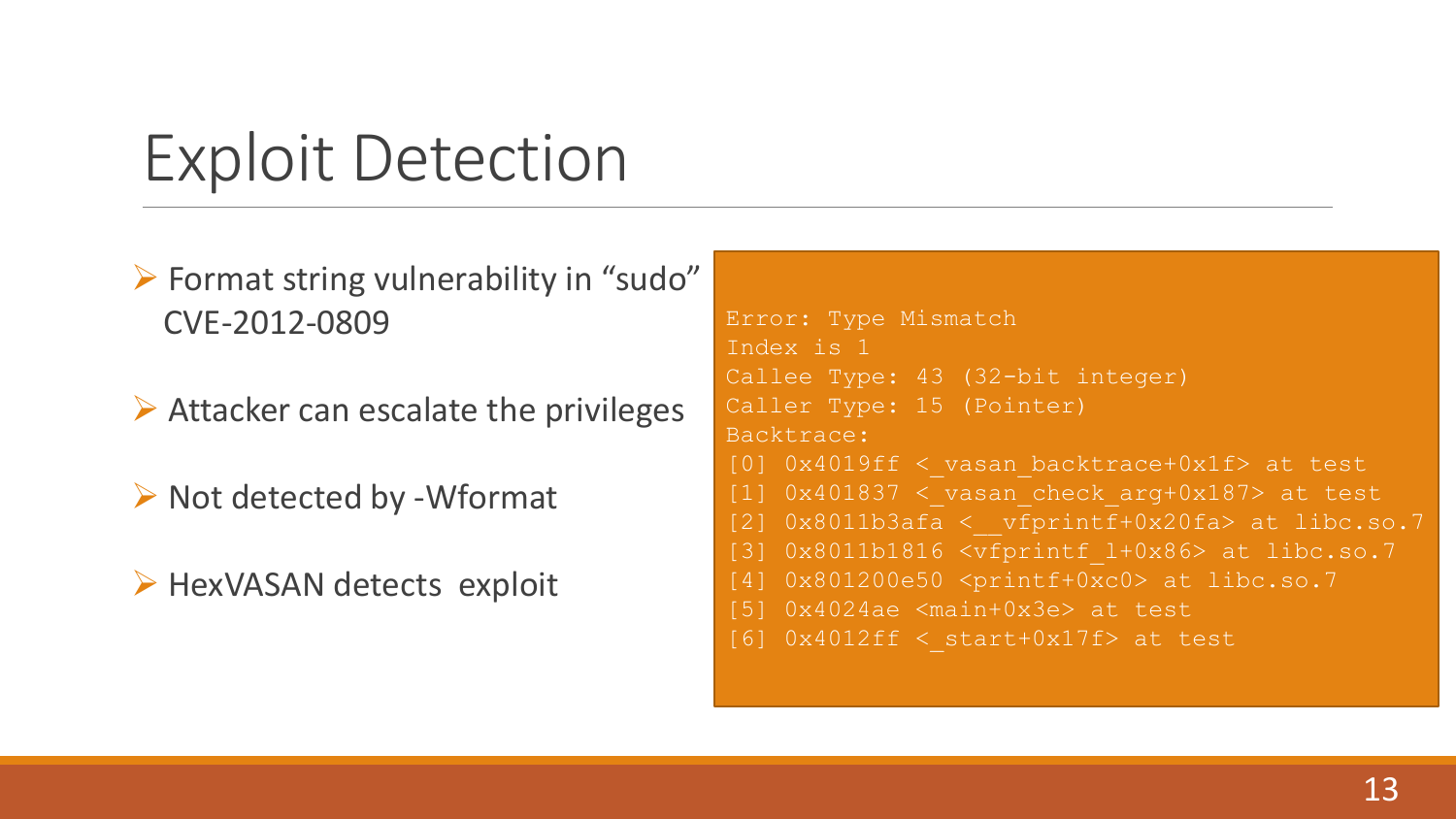#### Performance Overhead: SPEC CPU2006



Native **HexVASAN**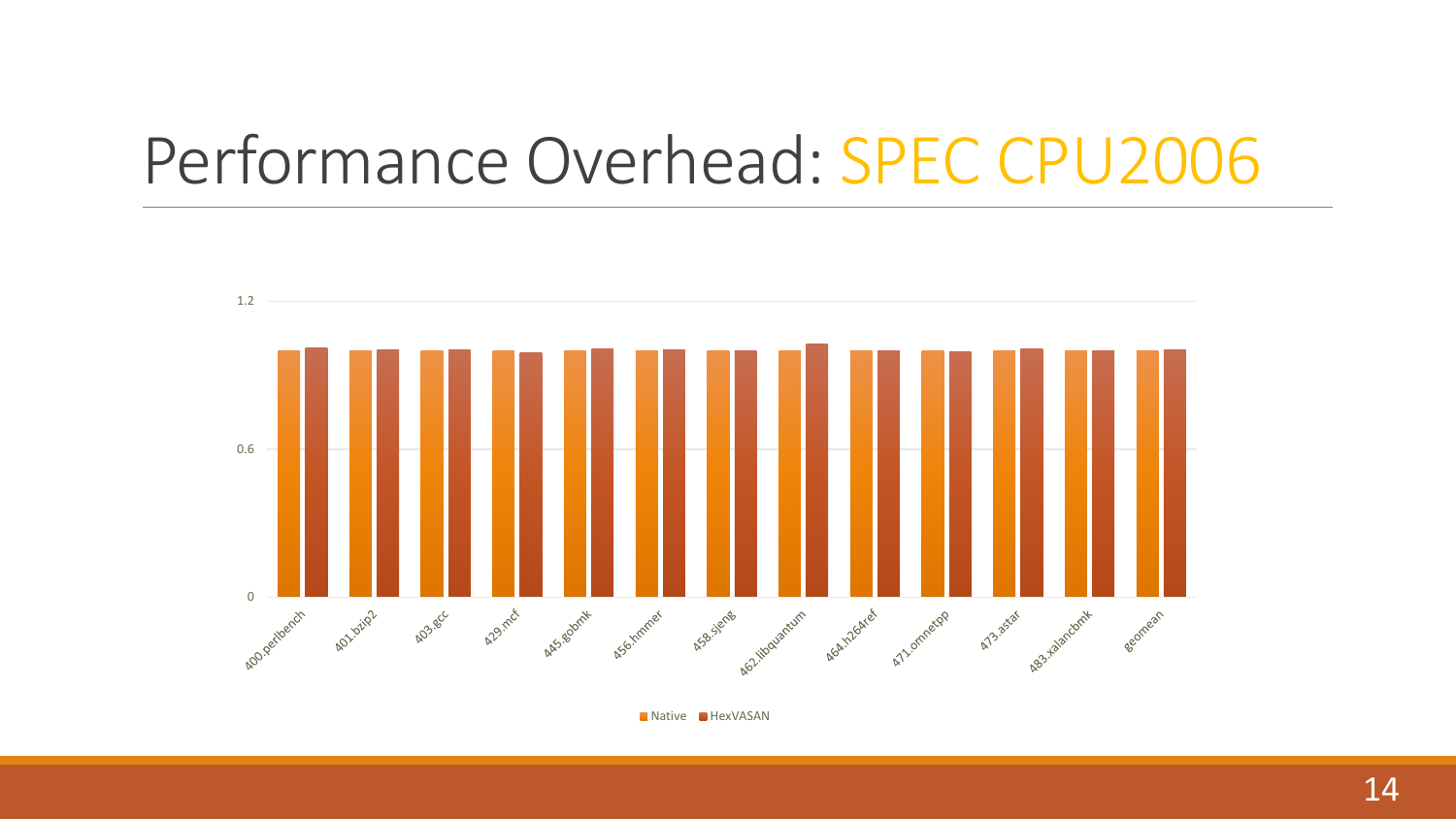### Interesting Cases: Spec CPU2006

#### **≻ Omnetpp**

- **Caller : NULL**
- **Callee:** char\*
- $\triangleright$  Perlbench
	- **Caller : Subtraction of two char pointers (64 bit)**
	- Callee: int ( 32 bit)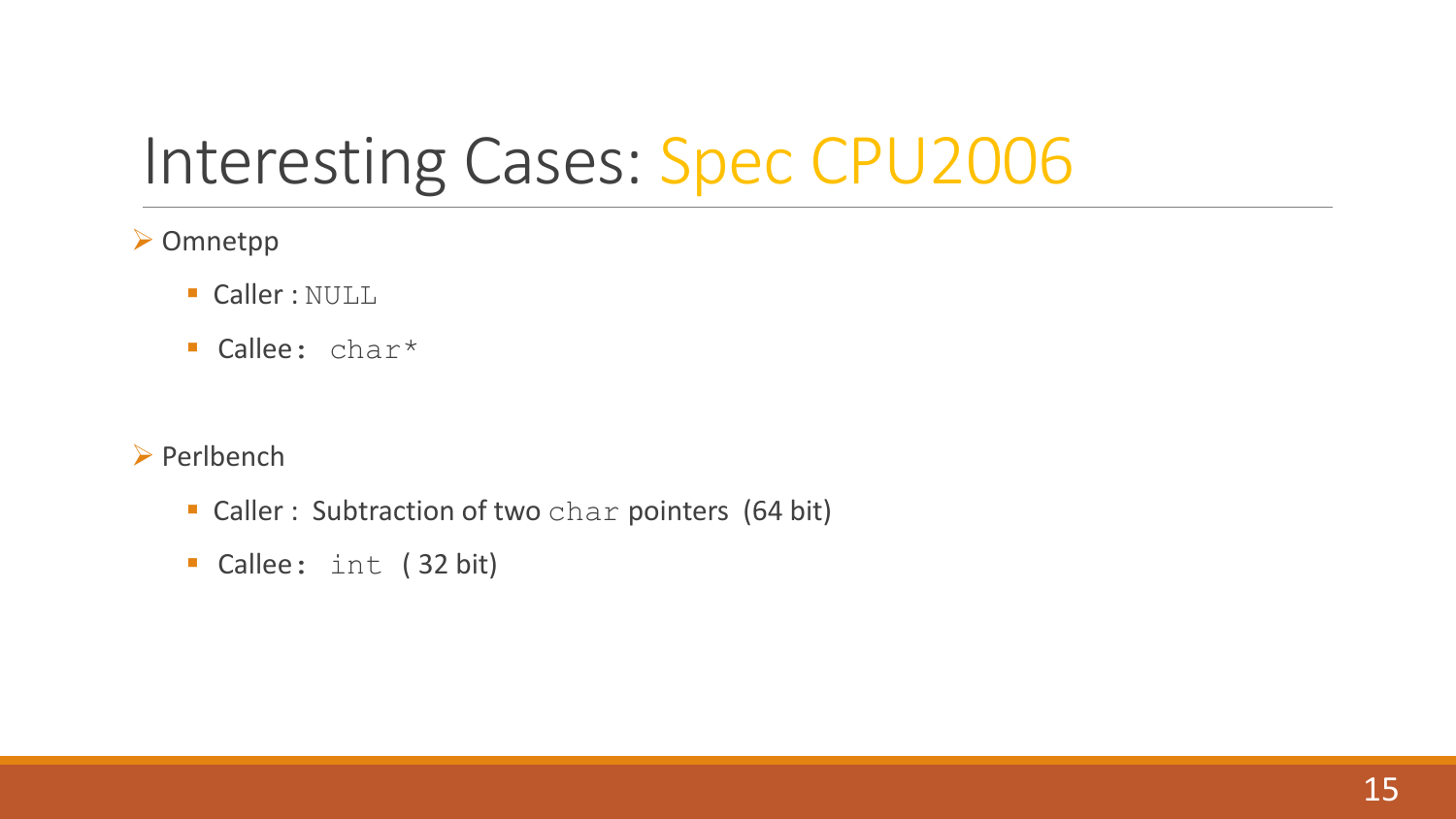#### Performance Overhead: Firefox

|               | <b>Benchmark</b> | <b>Native</b> | <b>HexVASAN</b> |
|---------------|------------------|---------------|-----------------|
| Octane        | <b>AVERAGE</b>   | 33,824.40     | 33717.40        |
|               | <b>STDDEV</b>    | 74.96         | 125.89          |
|               | <b>OVERHEAD</b>  |               | 0.32%           |
| JetStream     | <b>AVERAGE</b>   | 194.86        | 193.68          |
|               | <b>STDDEV</b>    | 1.30          | 0.58            |
|               | <b>OVERHEAD</b>  |               | 0.61%           |
| <b>Kraken</b> | <b>AVERAGE</b>   | 885.52        | 887.12          |
|               | <b>STDDEV</b>    | 11.02         | 7.31            |
|               | <b>OVERHEAD</b>  |               | 0.18%           |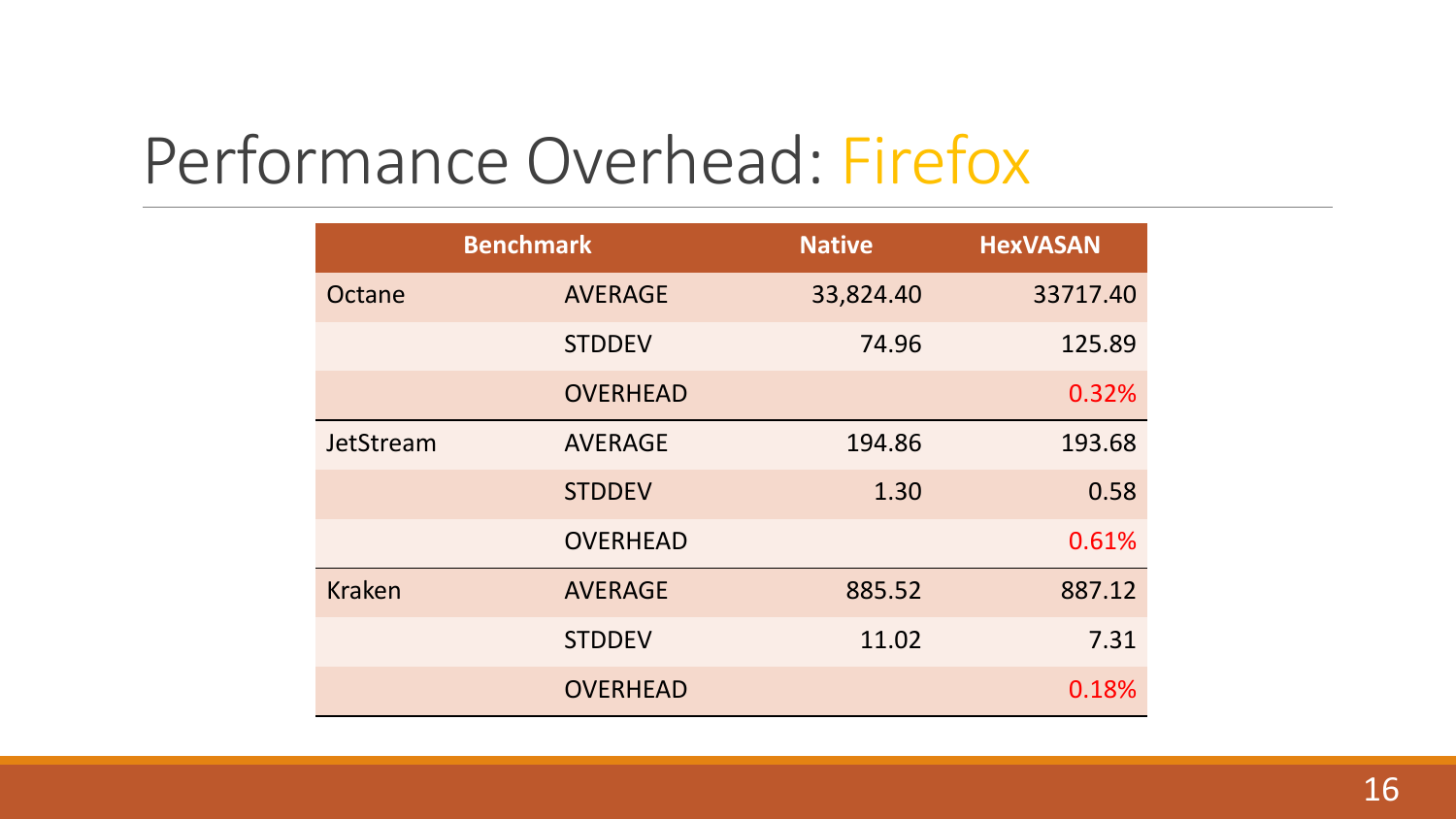## Sample Findings: Firefox

#### $\triangleright$  Case 1

- Caller : unsigned long
- Callee: unsigned int

#### $\triangleright$  Case 2

- Caller : Bool
- Callee: unsigned long

#### $\triangleright$  Case 3

- **Caller** : void\*
- Callee: unsigned long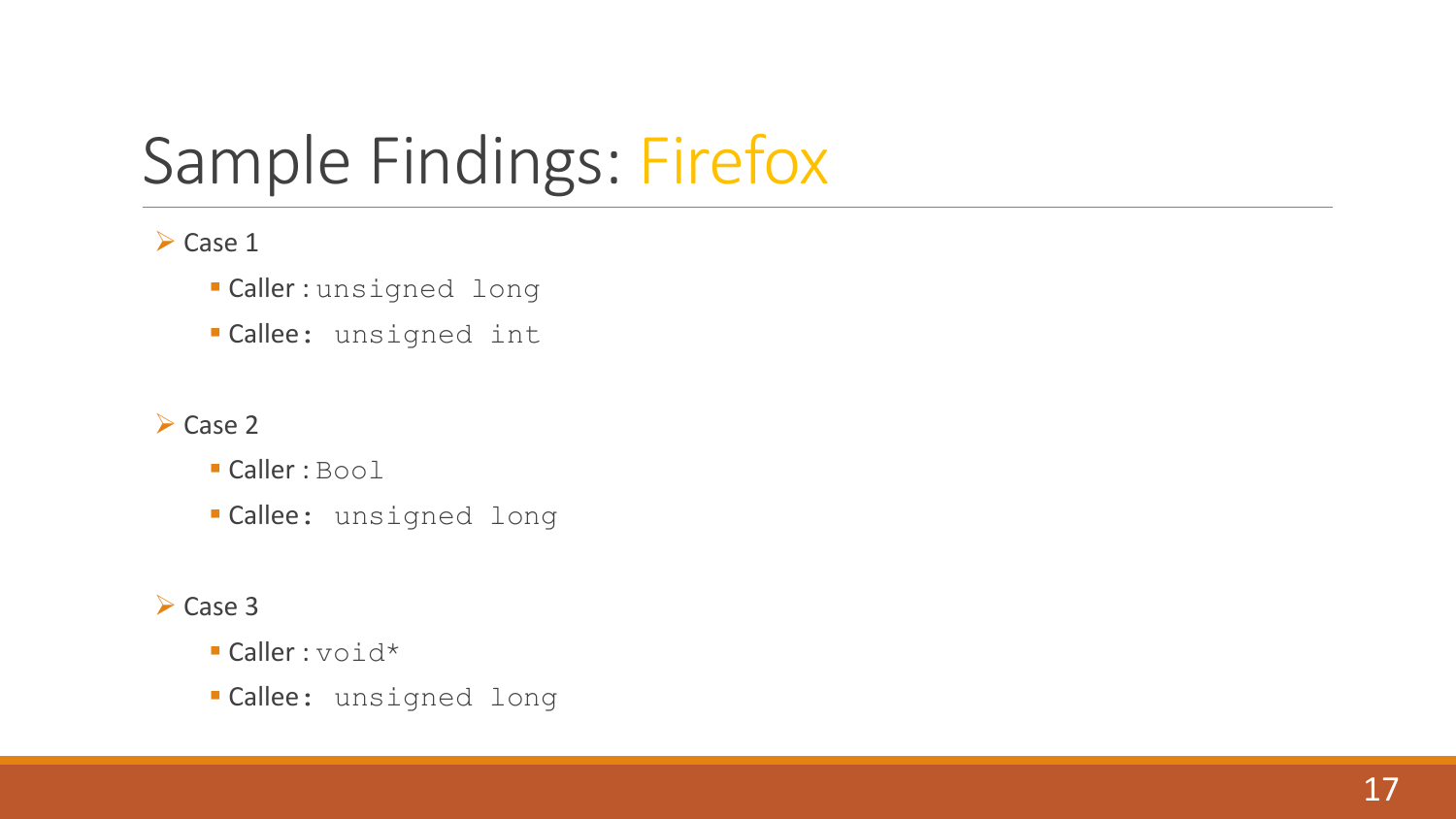#### Conclusion

▶ HexVASAN successfully monitors variadic arguments

 $\triangleright$  Detects bugs due to type mismatch in variadic functions

▶ Negligible overhead in SPEC CPU2006 and Firefox

▶ Open Source at <https://github.com/HexHive/HexVASAN>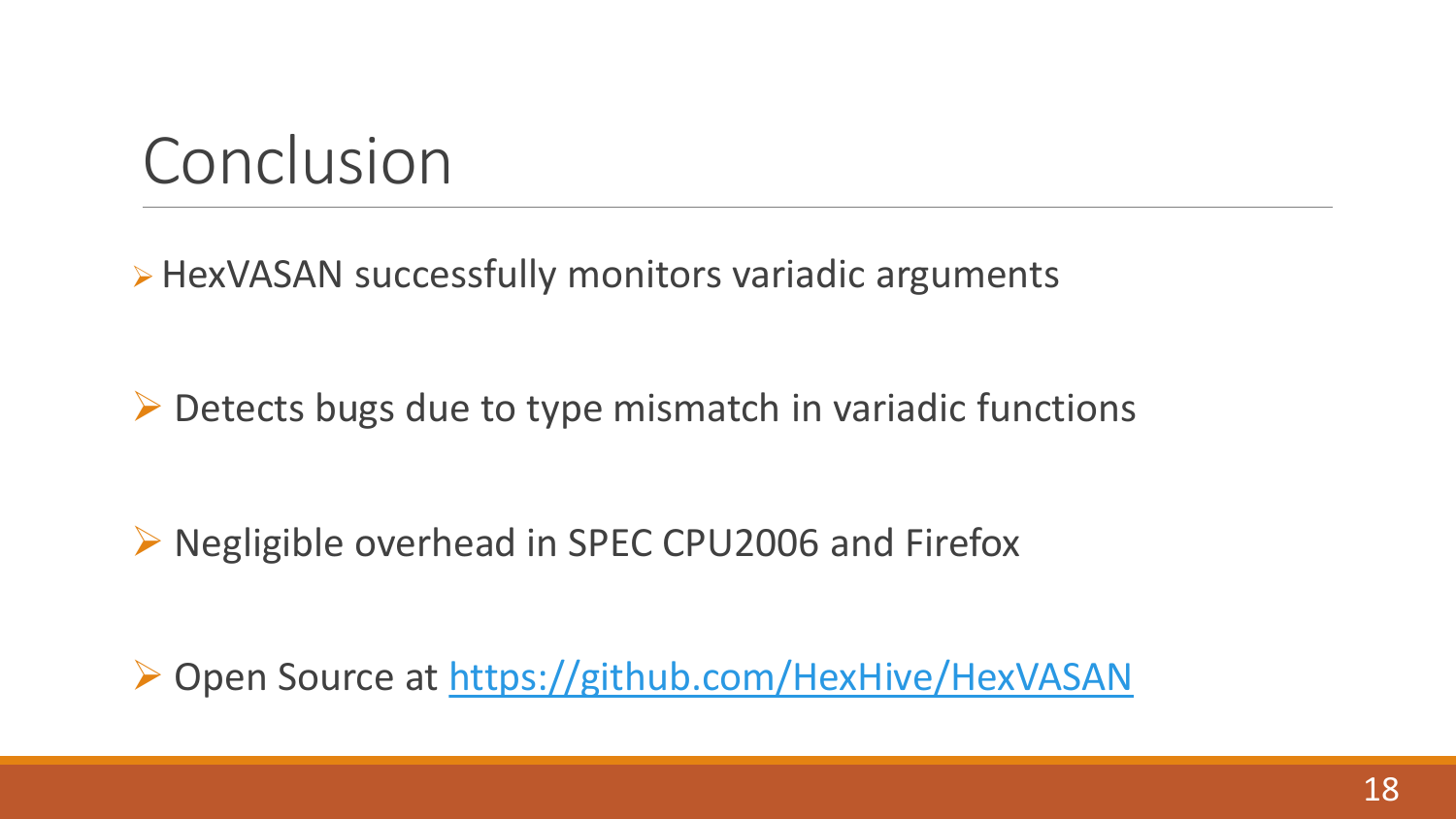## Thank you! Questions?



Open Source at <https://github.com/HexHive/HexVASAN>